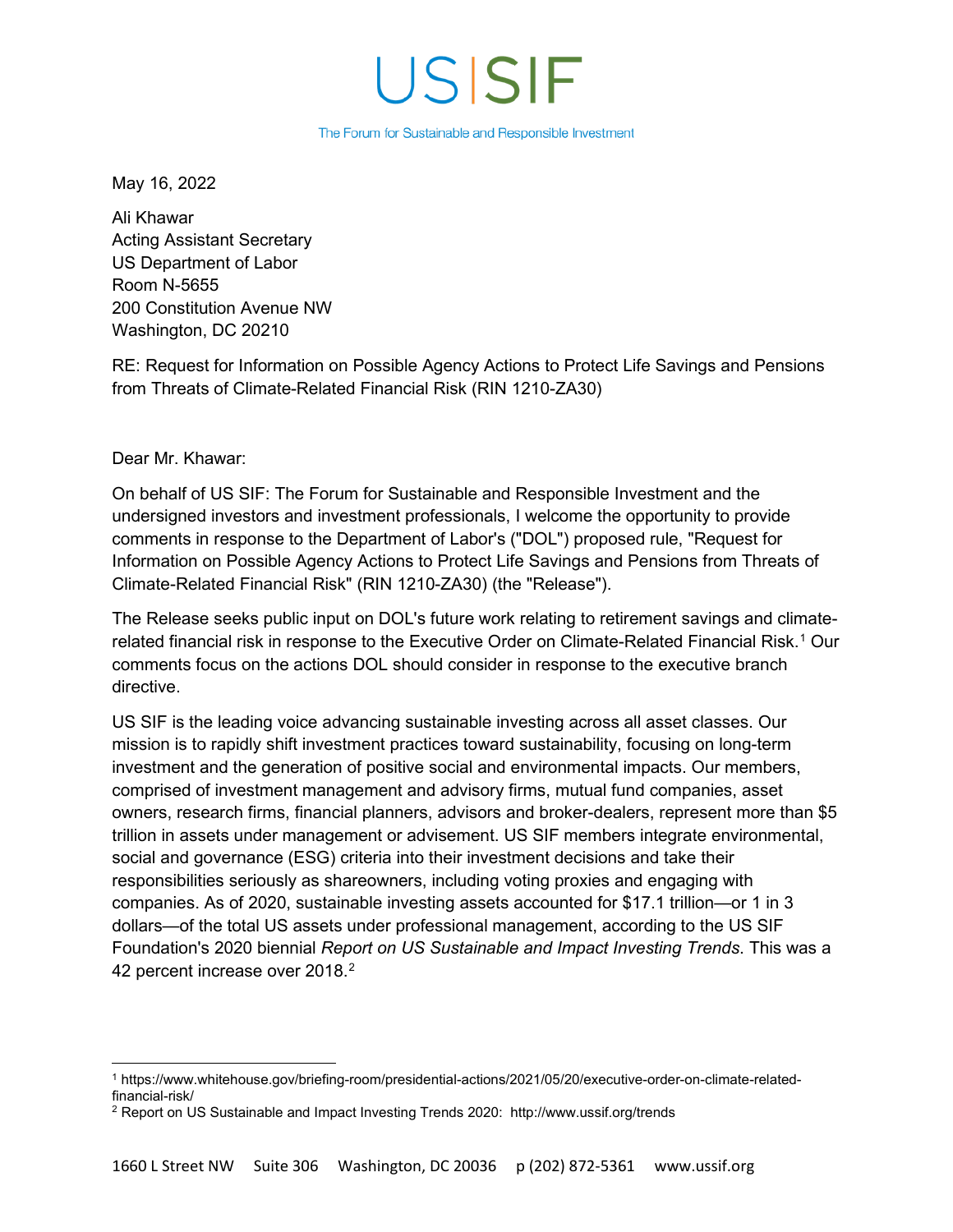## **Finalize the ESG and Proxy Voting Rule**

The most important action for DOL to take to protect the life savings and pensions of workers from the threats of climate-related financial risk is to finalize the proposed rule "Prudence and Loyalty in Selecting Plan Investments and Exercising Shareholder Rights" (RIN 1210-AC03).

The proposal, when finalized, will remove the historical regulatory barriers that have made ERISA fiduciaries reticent to consider ESG criteria and make sustainable options more widely available. The proposal will return investment decision-making to fiduciaries and remove additional reporting and analysis requirements for ESG investments. The proposal also sets out clear guidelines for fiduciaries to abide by when making investment choices, including consideration of ESG criteria. In addition, the proposed rule removes the prohibition on ESG considerations in qualified default investment alternatives, or QDIAs, which will better serve plan participants. The proxy voting provisions of the proposal will give fiduciaries clarity on exercising shareholder rights on climate and other ESG issues.

### **Data Collection on Climate-Related Risk**

The DOL should not require fiduciaries to collect and report data on climate-related financial risks. While climate risk is a necessary and important criteria to consider, it is only one of many risks ERISA fiduciaries consider. Thus, it is unreasonable to elevate this one criteria for special reporting.

Further, fiduciaries should not be expected to become sophisticated climate-risk reporting experts. The Securities and Exchange Commission (SEC) is considering a climate disclosure proposal currently $^3$  $^3$  and is expected to consider an ESG mutual fund disclosure proposal. $^4$  $^4$  It is our view that these SEC rulemakings are the more appropriate processes to disclose climaterisk information.

### **Thrift Savings Plan**

The DOL should direct the Federal Thrift Retirement Investment Board (FTRIB) to conduct a rigorous audit of the Thrift Savings Plan's (TSP) climate-related exposure as recommended by the Government Accountability Office's (GAO) 2021 report. [5](#page-1-2) A clearer understanding of the current practices relating to climate risk considerations is necessary before the DOL can recommend further action. Specifically, the audit should seek to understand how TSP asset managers consider climate risks in the portfolio and how they communicate climate risk in TSP holdings to plan participants.

### **Remove Disincentives from Using the Mutual Fund Window**

In June 2022, the TSP will begin to offer plan participants the option to invest a portion of their retirement savings through a mutual funds window (MFW) outside of the TSP core offerings. This is a welcome innovation for TSP participants as it gives them the option to select funds that

<span id="page-1-0"></span><sup>3</sup> SEC proposed rule, "The Enhancement and Standardization of Climate-Related Disclosures for Investors," (File No. S7-10-22)

<span id="page-1-1"></span><sup>4</sup> https://www.reginfo.gov/public/do/eAgendaViewRule?pubId=202110&RIN=3235-AM96

<span id="page-1-2"></span><sup>5 &</sup>quot;Federal Workers' Portfolios Should Be Evaluated for Possible Financial Risks Related to Climate Change," Government Accountability Office (May 25, 2021)<https://www.gao.gov/products/gao-21-327>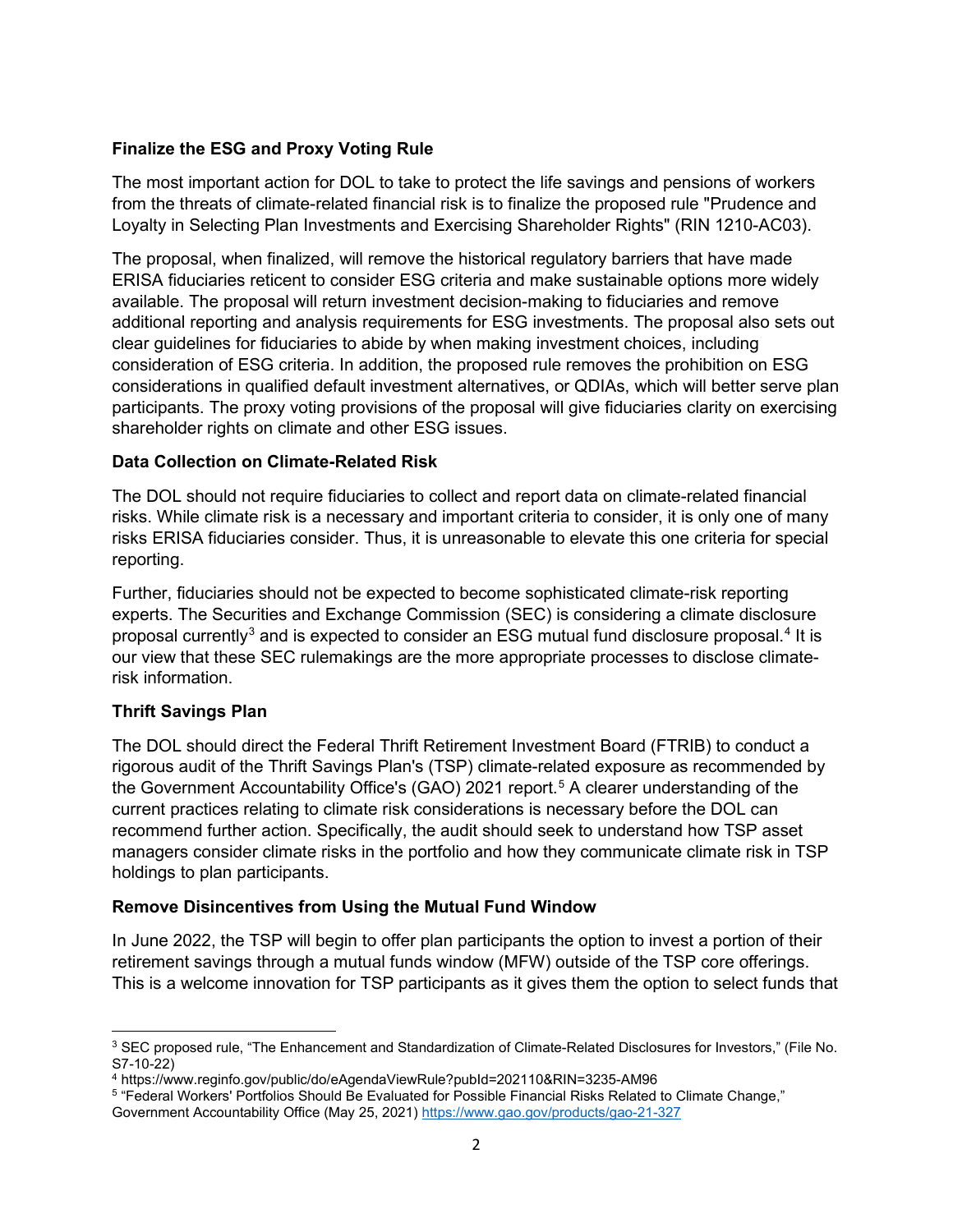consider climate change as well as other environmental and social criteria. These types of funds are not found in the current TSP line-up.

However, the implementation of the MFW has created disincentives that make using the MFW unattractive. The plan requires participants to pay three different fees to use the MFW in addition to fund fees and manually transfer money from core funds into the MFW instead of automatic contributions into their fund selections. Plan participants also can't begin to use the MFW until they have accumulated \$40,000 in their accounts. A strength of the TSP is its simplicity, but the utilization of the mutual fund window for participants will likely be too complex.

To that end, DOL might consider what regulatory tools it has to make participation in the MFW less onerous. Two recommendations are to simplify the fee structure or implement a fee holiday for a period of two years to remove the financial disincentive to using the MFW.

### **Education on Climate Change and Other ESG Issues Should be Encouraged**

DOL plays an important role in educating retirement savers, especially those who do not rely on financial professionals for advice. In order to better educate plan participants on climate change and other ESG issues, the DOL should consider partnering with organizations with expertise in sustainable investment who can provide materials to help the public/plan participants make better-informed decisions regarding sustainable investments.

Thank you for considering these comments. Please feel free to reach out to Lisa Woll, CEO of US SIF, at [lwoll@ussif.org](mailto:lwoll@ussif.org) or Bryan McGannon, Director of Policy and Programs, at [bmcgannon@ussif.org,](mailto:bmcgannon@ussif.org) with any questions.

Sincerely,

Lisa Woll, CEO US SIF

Impact Investors, Inc. San Francisco, CA

Social(k) Inc. Springfield, MA

Natural Investments San Francisco, CA

Communitas Financial Planning PCB Oakland, CA

Figure 8 Investment Strategies Boise, ID

Signet Strategic Wealth Management, Inc. Calabasas, CA

Theodosia Hamilton Ferguson Berkeley, CA

Unitarian Universalist Association Boston, MA

JSA Sustainable Wealth Management Rhinebeck, NY

Adasina Social Capital San Francisco, CA

Everence and the Praxis Mutual Funds Goshen, IN

Veris Wealth Partners San Francisco, CA